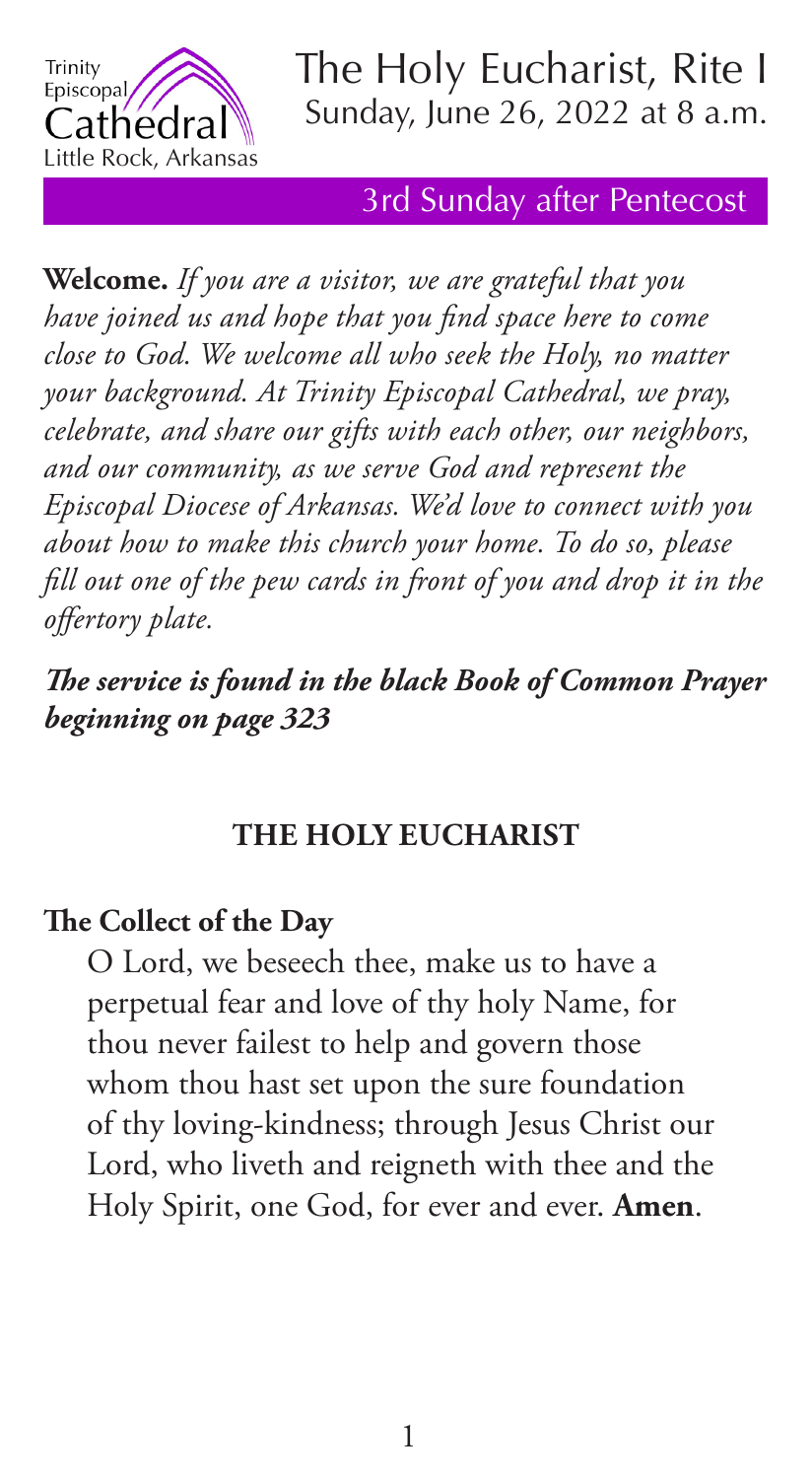**The First Reading** 2 Kings 2:1-2, 6-14

 $\bf W$ Then the Lord was about to take Elijah up to heaven by a whirlwind, Elijah and Elisha were on their way from Gilgal. Elijah said to Elisha, "Stay here; for the Lord has sent me as far as Bethel." But Elisha said, "As the Lord lives, and as you yourself live, I will not leave you." So they went down to Bethel.

Then Elijah said to him, "Stay here; for the Lord has sent me to the Jordan." But he said, "As the Lord lives, and as you yourself live, I will not leave you." So the two of them went on. Fifty men of the company of prophets also went, and stood at some distance from them, as they both were standing by the Jordan. Then Elijah took his mantle and rolled it up, and struck the water; the water was parted to the one side and to the other, until the two of them crossed on dry ground.

When they had crossed, Elijah said to Elisha, "Tell me what I may do for you, before I am taken from you." Elisha said, "Please let me inherit a double share of your spirit." He responded, "You have asked a hard thing; yet, if you see me as I am being taken from you, it will be granted you; if not, it will not." As they continued walking and talking, a chariot of fire and horses of fire separated the two of them, and Elijah ascended in a whirlwind into heaven. Elisha kept watching and crying out, "Father, father! The chariots of Israel and its horsemen!" But when he could no longer see him, he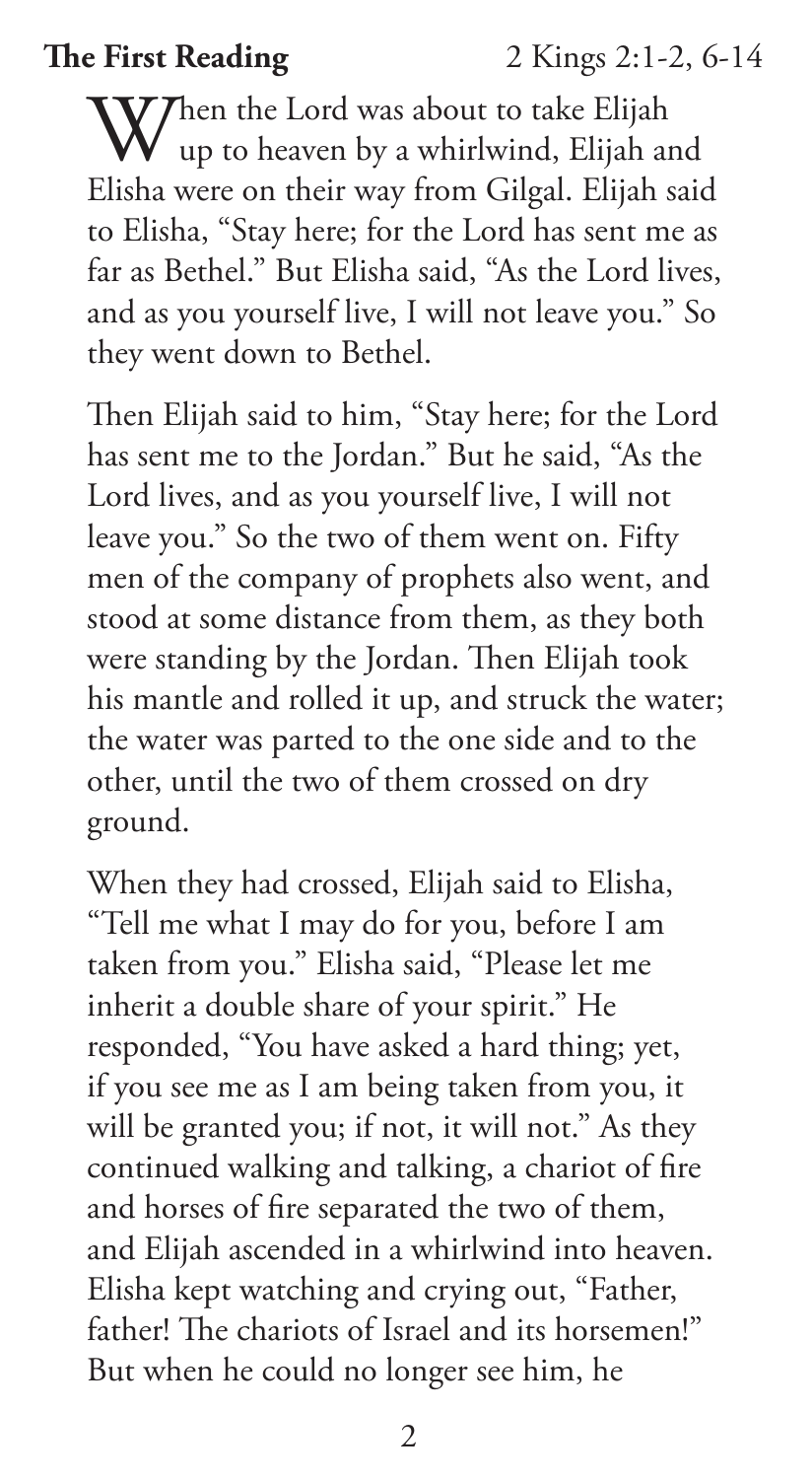grasped his own clothes and tore them in two pieces.

He picked up the mantle of Elijah that had fallen from him, and went back and stood on the bank of the Jordan. He took the mantle of Elijah that had fallen from him, and struck the water, saying, "Where is the Lord, the God of Elijah?" When he had struck the water, the water was parted to the one side and to the other, and Elisha went over.

## **Psalm 77:1-2, 11-20 BCP 693**

# **The Epistle** Galatians 5:1,13-25

For freedom Christ has set us free. Stand firm, therefore, and do not submit again to a yoke of slavery.

For you were called to freedom, brothers and sisters; only do not use your freedom as an opportunity for self-indulgence, but through love become slaves to one another. For the whole law is summed up in a single commandment, "You shall love your neighbor as yourself." If, however, you bite and devour one another, take care that you are not consumed by one another.

Live by the Spirit, I say, and do not gratify the desires of the flesh. For what the flesh desires is opposed to the Spirit, and what the Spirit desires is opposed to the flesh; for these are opposed to each other, to prevent you from doing what you want. But if you are led by the Spirit, you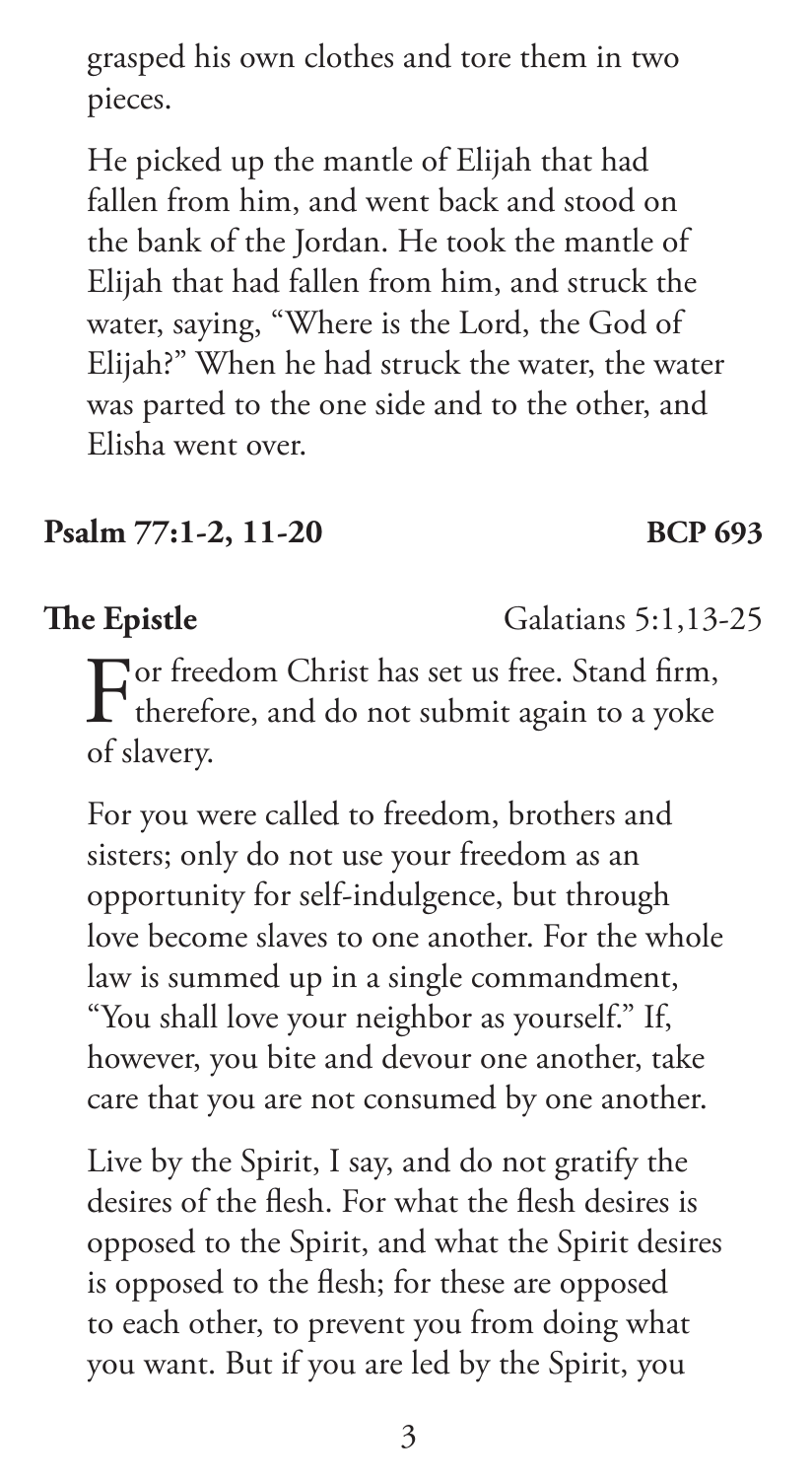are not subject to the law. Now the works of the flesh are obvious: fornication, impurity, licentiousness, idolatry, sorcery, enmities, strife, jealousy, anger, quarrels, dissensions, factions, envy, drunkenness, carousing, and things like these. I am warning you, as I warned you before: those who do such things will not inherit the kingdom of God.

By contrast, the fruit of the Spirit is love, joy, peace, patience, kindness, generosity, faithfulness, gentleness, and self-control. There is no law against such things. And those who belong to Christ Jesus have crucified the flesh with its passions and desires. If we live by the Spirit, let us also be guided by the Spirit.

**The Gospel** Luke 9:51-62

When the days drew near for Jesus to be taken<br>
up, he set his face to go to Jerusalem. And he sent messengers ahead of him. On their way they entered a village of the Samaritans to make ready for him; but they did not receive him, because his face was set toward Jerusalem. When his disciples James and John saw it, they said, "Lord, do you want us to command fire to come down from heaven and consume them?" But he turned and rebuked them. Then they went on to another village.

As they were going along the road, someone said to him, "I will follow you wherever you go." And Jesus said to him, "Foxes have holes, and birds of the air have nests; but the Son of Man has nowhere to lay his head." To another he said, "Follow me." But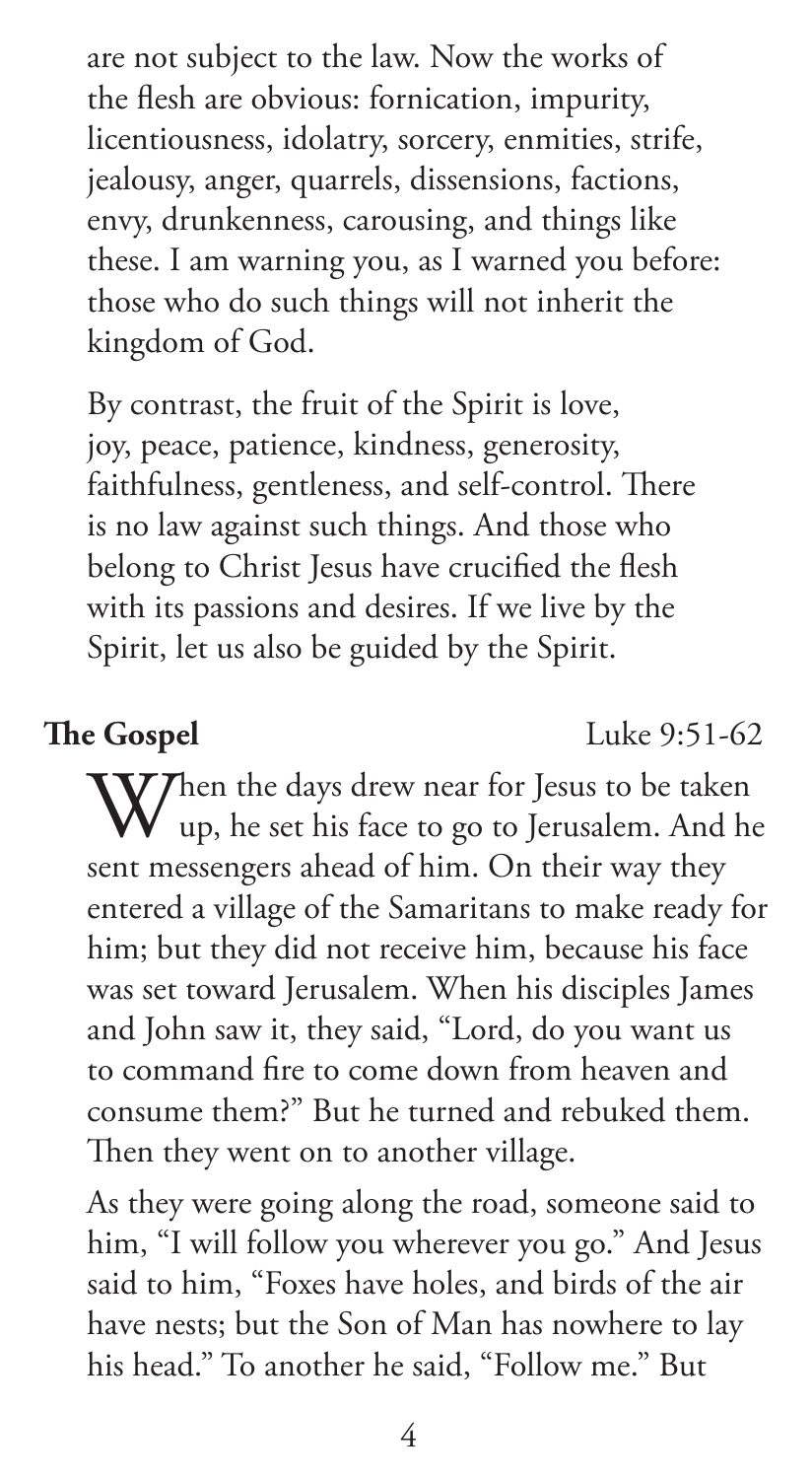he said, "Lord, first let me go and bury my father." But Jesus said to him, "Let the dead bury their own dead; but as for you, go and proclaim the kingdom of God." Another said, "I will follow you, Lord; but let me first say farewell to those at my home." Jesus said to him, "No one who puts a hand to the plow and looks back is fit for the kingdom of God."

### **ALTAR GIFTS**

To the glory of God and in grateful Thanksgiving for my husband, Charles Hawkins Crocker by Elsa Crocker

### **AND**

WITH DEEPEST GRATITUDE FOR THE SERVICES OF our clergy:

The Very Reverend Amy Dafler Meaux, The Reverend Dr. Lisa Corry, The Reverend Deb Cooper, and The Reverend Susan Payne